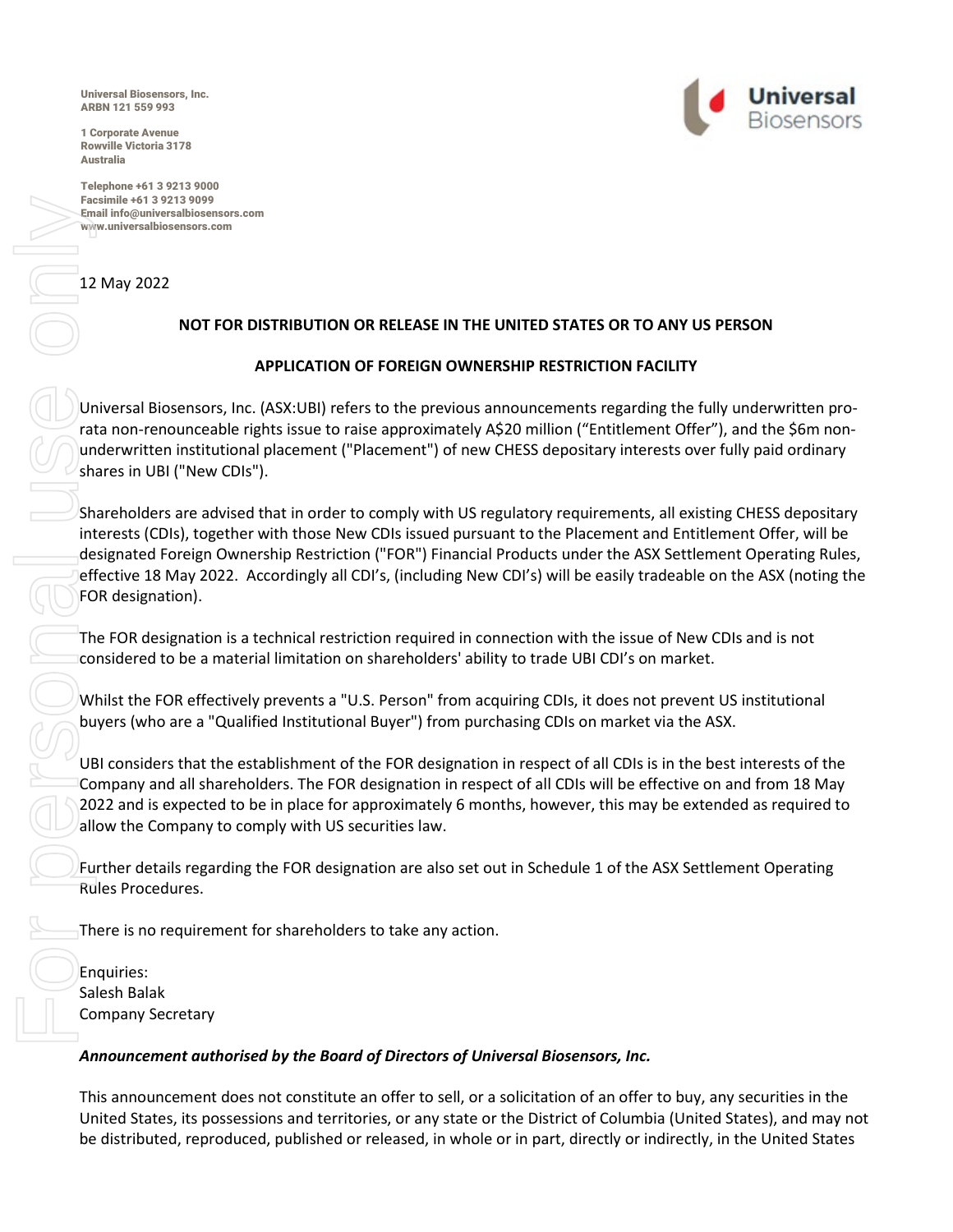

or in any jurisdiction in which such an offer would be illegal, or to any U.S. Person (as defined in Regulation S under the United States Securities Act of 1933, as amended (U.S. Securities Act)), or to any resident of the United States or to any other person to whom, such an offer would be illegal. The CDIs have not been and will not be registered under the U.S. Securities Act, or under the securities laws of any state or other jurisdiction of the United States, and the CDIs will be "restricted securities" for purposes of Rule 144 under the U.S. Securities Act. Accordingly, the CDIs may not be offered or sold, directly or indirectly, in or into the United States or to or for the account or benefit of a U.S. Person or a resident of the United States except in compliance with the registration requirements of the U.S. Securities Act and any other applicable securities laws of any state or other jurisdiction of the United States (which the Company has no obligation or intention to do or procure) or pursuant to an exemption from, or in a transaction exempt from or not subject to, such registration requirements and any other applicable securities laws. Hedging transactions involving the CDIs may not be conducted unless in compliance with the U.S. Securities Act and applicable United States securities laws.

### **About Universal Biosensors**

Universal Biosensors, founded in 2001, specialises in the design and development of electrochemical cells (strips) used in conjunction with point of use devices that are used in various industries such as healthcare (point of care), wine, food, and agriculture. UBI's ambition is to build a multi product stable of biosensors in large markets which generate ongoing revenue streams. For additional information regarding Universal Biosensors, Inc., refer to: [http://www.universalbiosensors.com.](http://www.universalbiosensors.com/)

## **About FOR Facility**

From 18 May 2022, the CHESS Depositary Interests of UBI (UBI's CDIs), which are trading under ASX code UBI, are not permitted to be acquired at any time by, or for the account of or benefit of, any U.S. Person who is not a Qualified Institutional Buyer (as those terms are defined in Rule 144A under the U.S. Securities Act of 1933 (**U.S. Securities Act**) (**Excluded U.S. Investor**). Any Excluded U.S. Investor will not be entitled to acquire any of UBI's CDIs during the applicable distribution compliance period except:

- (a) in accordance with the provisions of Regulation S under the U.S. Securities Act of 1933, as amended (U.S. Securities Act);
- (b) pursuant to Rule 144A under the U.S. Securities Act;
- (c) pursuant to an effective registration statement under the U.S. Securities Act; or
- (d) pursuant to any other available exemption from the registration requirements of the U.S. Securities Act,

and in each case in accordance with all applicable U.S. state securities laws.

In order to ensure that foreign ownership restrictions can be monitored and that UBI's CDIs are not acquired by, or for the account of, or benefit of any Excluded U.S. Investor, UBI has applied to ASX to request that ASX:

(a) classify UBI's CDIs as FOR Financial Products under the ASX Settlement Operating Rules and to include UBI's CDIs in Schedule 1 of the ASX Settlement Operating Rules Procedures; and